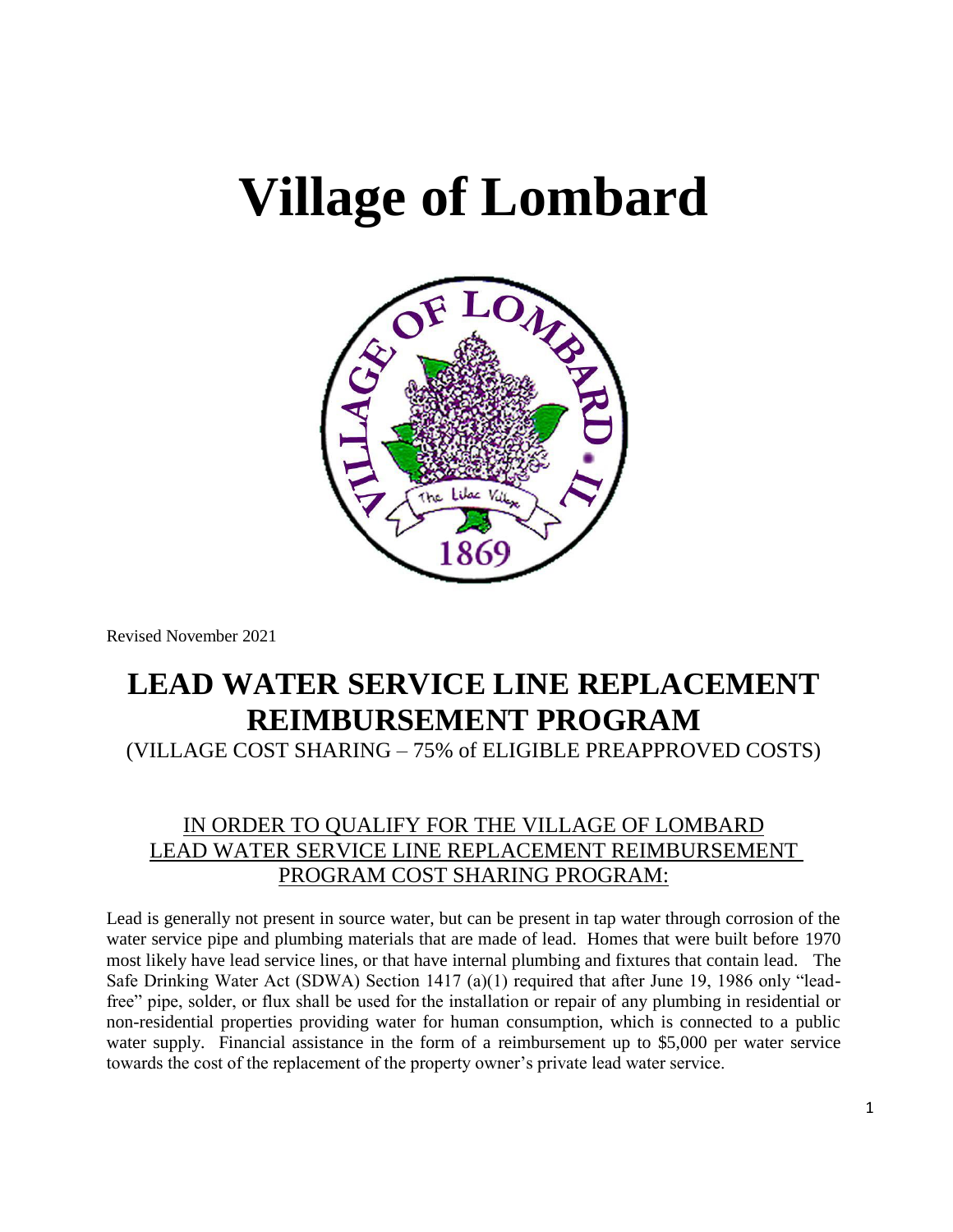# **LEAD WATER SERVICE LINE REPLACEMENT REIMBURSEMENT PROGRAM**

<span id="page-1-0"></span>**Table of Contents**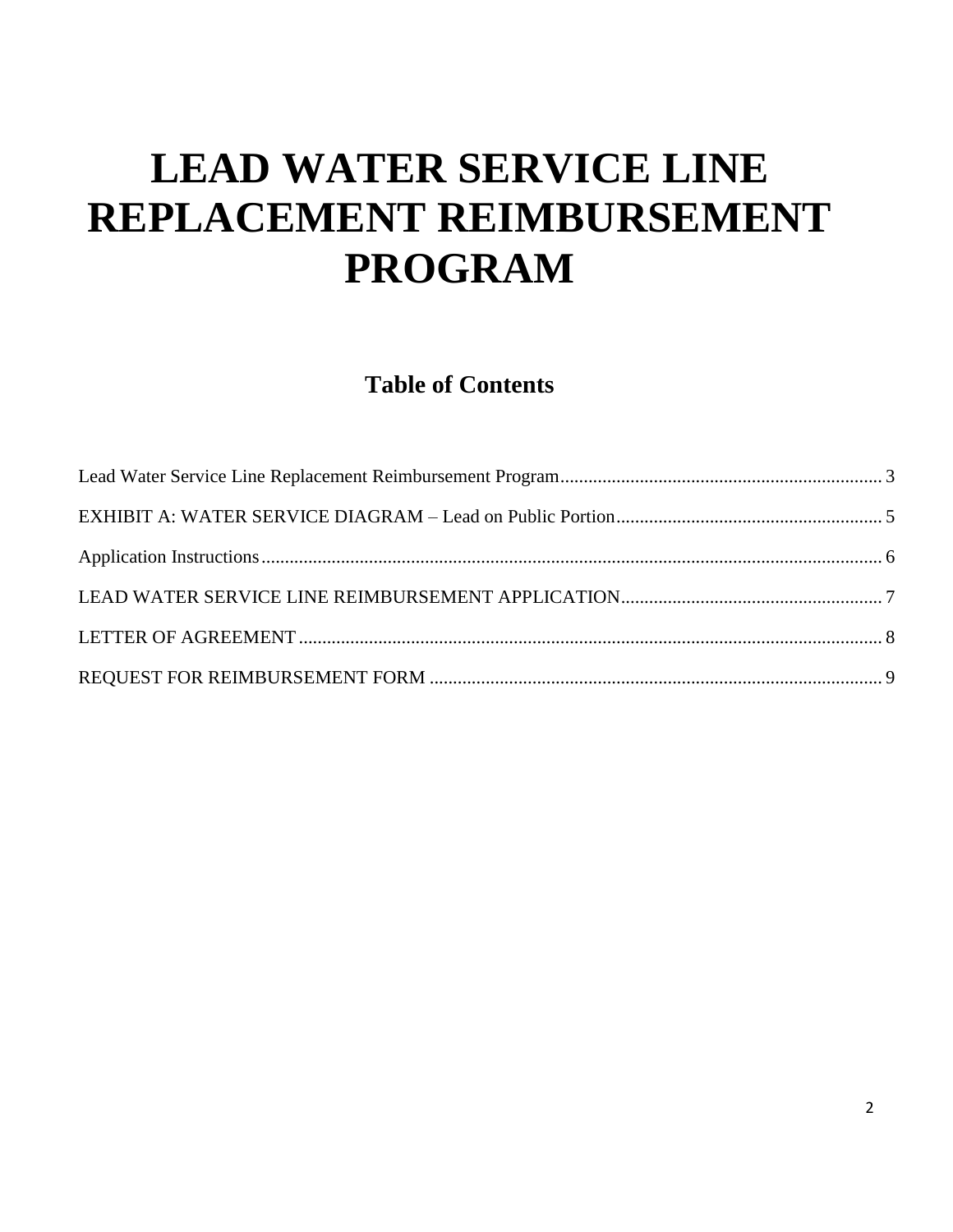### **Lead Water Service Line Replacement Reimbursement Program**

#### **What is it?**

The Lead Service Line Replacement Program was established to provide financial assistance to homeowners who desire to replace their lead water service line to reduce the exposure to lead and to mitigate the risk of consuming water that may contain lead. Eligible homeowners may qualify for a 75% reimbursement to install a new water service line of approved materials as stated in the Illinois State Plumbing Code and in accordance to the Village of Lombard Lead Abatement in Potable Water SOP #UU-08.

#### **What is a Lead Service Line and how do I know if I have one?**

A lead service line is the pipe that provides drinking water to your home from the water main in the Village right-of-way. Lead service lines are generally a dull gray in color and are very soft and can be identified easily by carefully scratching with a key or other object. If the pipe is made of lead, the area you scratched will turn bright silver in color. Do not use a knife or other sharp instrument as you may puncture a hole in the pipe. Lead service lines may be connected to your home's plumbing as it enters the building using solder and have a typical "bulb" at the end near the shut off valve. You can contact a licensed plumber to inspect your water service line if you are not sure.

#### **What is a Private Lead Water Service?**

It is the portion of the water service running from the curb stop (valve) in the Village right-of-way up to the water meter inside the building that is substantially composed of lead.

#### **Why Should I Replace my Lead Service?**

Lead is generally not present in source water, but can be present in tap water through corrosion of the water service pipe and plumbing materials that are made of lead. The effect of lead in drinking water is a particular concern for pregnant women and children under 6 years old, because lead can affect a child's neurological development. It's recommended that people with lead water service pipes flush their tap water for at least five minutes twice a day. However, water flushing is not ideal since it is a waste of drinking water (1,000 gallons per month) and can also become expensive. The use of filters or buying bottled water for drinking and cooking can also become costly and may not be a feasible permanent solution.

#### **Am I eligible for the reimbursement if my service line is not made of lead?**

Yes. The reimbursement can be utilized toward the replacement of private water services that are substantially composed of lead or if the private portion of the water service is composed of galvanized or iron pipe that is connected to a lead water line in the public right-of-way. Copper and other water service materials do not apply.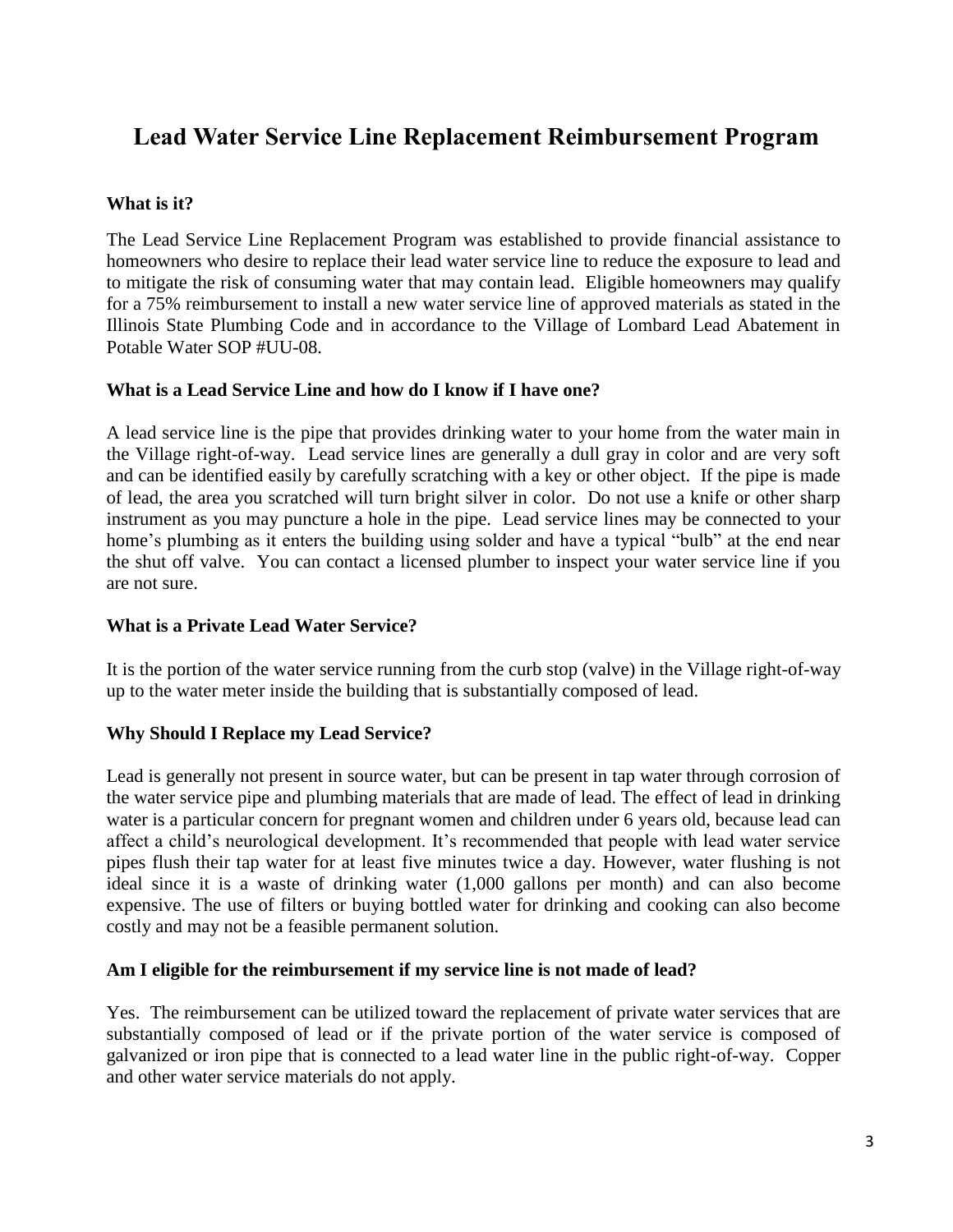#### **Who is eligible and what are the average costs?**

Property owners of residential property within the Village can qualify for the program if the following criteria are met:

- 1. Must have a Village confirmed qualifying water service.
- 2. Must receive water from the Village of Lombard.
- 3. Must not have commenced replacement of private lead water service prior to reimbursement approval by the Village.
- 4. Have current and paid property taxes at the time of application for the reimbursement.
- 5. Must not be delinquent in any fees or payments to the Village of Lombard.
- 6. Complete a pre-construction lead water sample

The cost of lead service line replacement is site specific. Actual cost of replacement reflects a number of factors including the size and length of the service line, the technique used for installation, and pre-existing conditions (i.e. accessibility, finished basements, etc.). Typical service line replacement costs can range \$75 - \$125 per linear foot or \$3,500 to \$7,000 depending on length of the service line.

Pre and post construction water samples are required to be eligible for the program and to receive the reimbursement. The samples are at no cost to the resident and sample kits will be shipped directly to the property for collection by the property owner/tenant.

#### **Eligible costs are as follows:**

- Cost of location, excavation and exposure of the private lead water service, pipe materials, and internal plumbing modifications up to the water meter.
- Cost of trenching and concrete floor repairs.
- Cost of grass seeding to restore disrupted grass/lawns.
- Applicable permit fees.

#### **Non-Eligible Costs**:

- Removal and Replacement of interior walls and finishes.
- Use of materials not meeting the requirements of the Village's guide specifications or Village Codes.
- Ancillary homeowner improvements to include interior plumbing and fixtures not necessary in the replacement of the lead water service.
- Planting or replacement of new landscaping (bushes, trees, sod, fences, walls, driveways, etc.)

#### **General Plumbing Notes**

- 1. Minimum one-inch (1") Type K copper or other approved material per the Illinois State Plumbing Code is required.
- 2. All fittings shall be certified NSF/ANSI 61 brass.
- 3. Contractor shall restore all interior and exterior surfaces disturbed due to excavation inkind.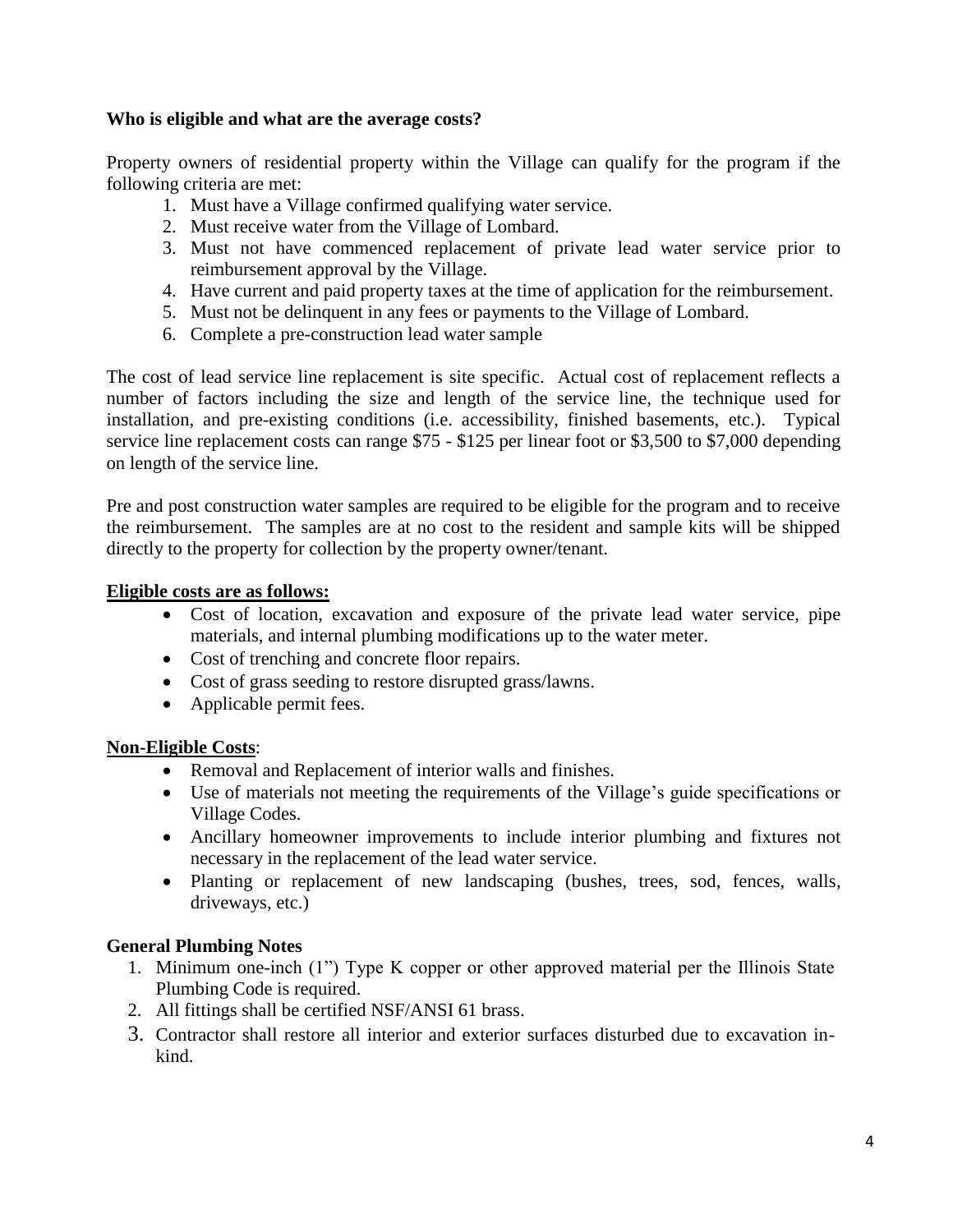### **EXHIBIT A: WATER SERVICE DIAGRAM**

<span id="page-4-0"></span>

Source: Evaluation of Lead Service Line Lining and Coating Technologies, Water Research Foundation, 2017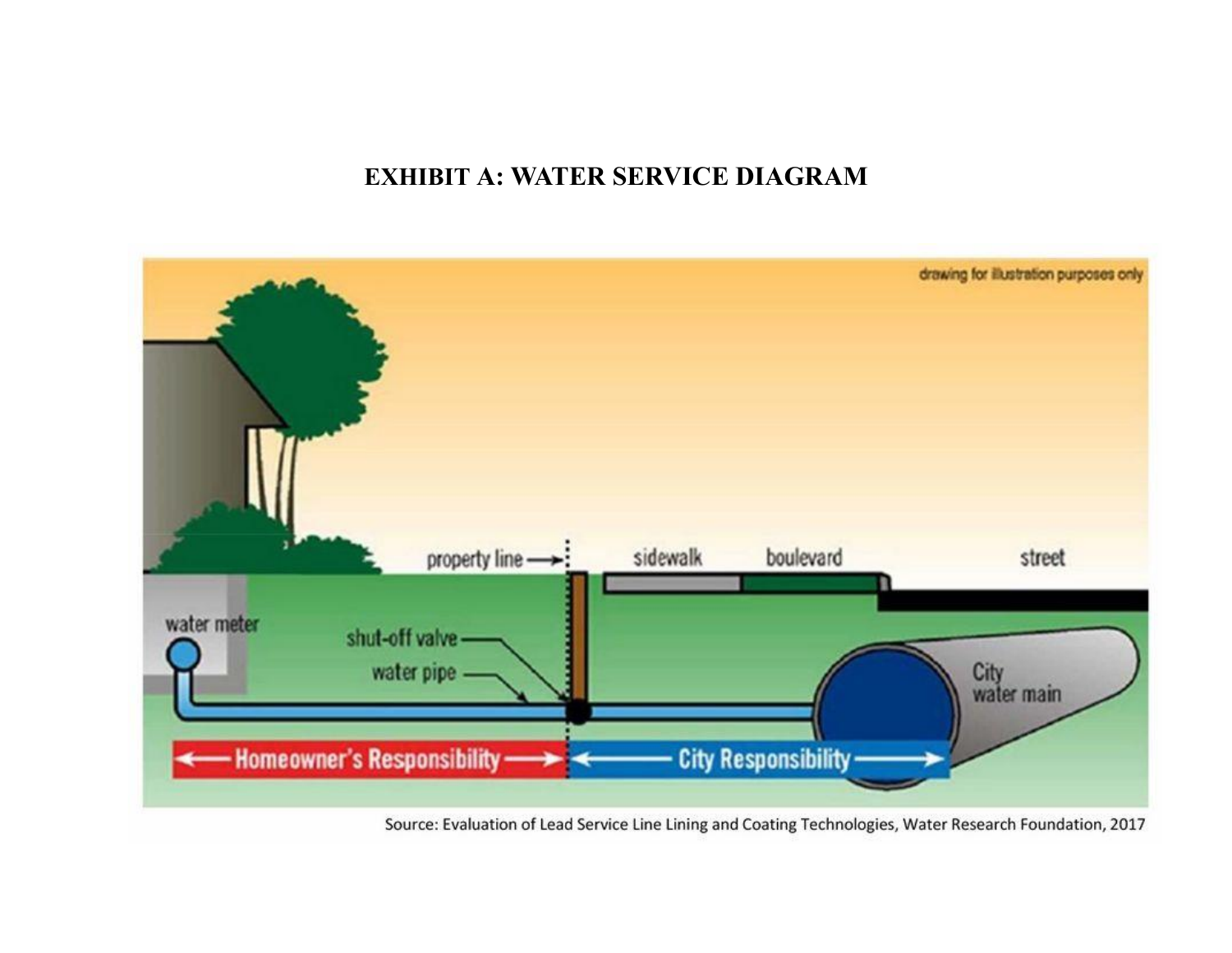# **APPLICATION INSTRUCTIONS**

| <b>STEP 1:</b> | Submit an application for the Lead Service Line Replacement Reimbursement Program with a<br>minimum of two plumbing estimates which detail the scope of work to the Public Works<br>Department. Also, complete the following forms/items:<br><b>Lead Service Line Replacement Application (page 7)</b><br>$\bullet$<br><b>Letter of Agreement</b> (page 8)<br>$\bullet$<br>Complete the pre-construction lead water sample<br>Submit the drawing, proposals, and forms to the Village of Lombard's Public Works<br>Department at 1051 S. Hammerschmidt Avenue. |
|----------------|----------------------------------------------------------------------------------------------------------------------------------------------------------------------------------------------------------------------------------------------------------------------------------------------------------------------------------------------------------------------------------------------------------------------------------------------------------------------------------------------------------------------------------------------------------------|
|                |                                                                                                                                                                                                                                                                                                                                                                                                                                                                                                                                                                |
| <b>STEP 2:</b> | After being deemed eligible, hire a plumber. A permit will be required and the permit<br>application and drawings will be reviewed by the Building Division and will either be<br>approved as noted or returned for revisions. When the application and drawings<br>receive approval, the permit will be issued and the plumber can start the work.                                                                                                                                                                                                            |
|                |                                                                                                                                                                                                                                                                                                                                                                                                                                                                                                                                                                |
| <b>STEP 3:</b> | The plumber needs to contact the Building Division to schedule normal inspections<br>during the course of work and at completion for a final inspection.<br>A post construction lead water sample shall be taken and submitted by the property<br>owner.                                                                                                                                                                                                                                                                                                       |
|                |                                                                                                                                                                                                                                                                                                                                                                                                                                                                                                                                                                |
| <b>STEP 4:</b> | After the work has been inspected and approved and the post lead water sample<br>submitted, the homeowner must pay the full amount to the plumber and then submit the<br>following to the Public Works Department to get reimbursed:<br>Completed Request for Disbursement Form.<br>$\bullet$<br>A copy of an itemized invoice marked "paid" from the plumber who did the<br>$\bullet$<br>work.<br>Copies of the cancelled check(s) (both sides) or credit card receipts identifying<br>that the homeowner paid for the work.                                  |
|                | Upon completion of the work and approval of a final inspection by the Village, the<br>applicant will pay the total cost of the pre-approved system. The Village shall<br>reimburse property owners up to 75% based upon the following schedule.<br>Installation of a new water service on the private portion - maximum of \$5,000<br>A representative from the Village may need to do an on-site inspection of your home.                                                                                                                                     |
| <b>STEP 5:</b> | "WAIT" – The homeowner will receive the Village's reimbursement check in the mail<br>approximately two $(2)$ - three $(3)$ weeks after <b>all of the required paperwork</b> is<br>submitted to the Public Works Department.                                                                                                                                                                                                                                                                                                                                    |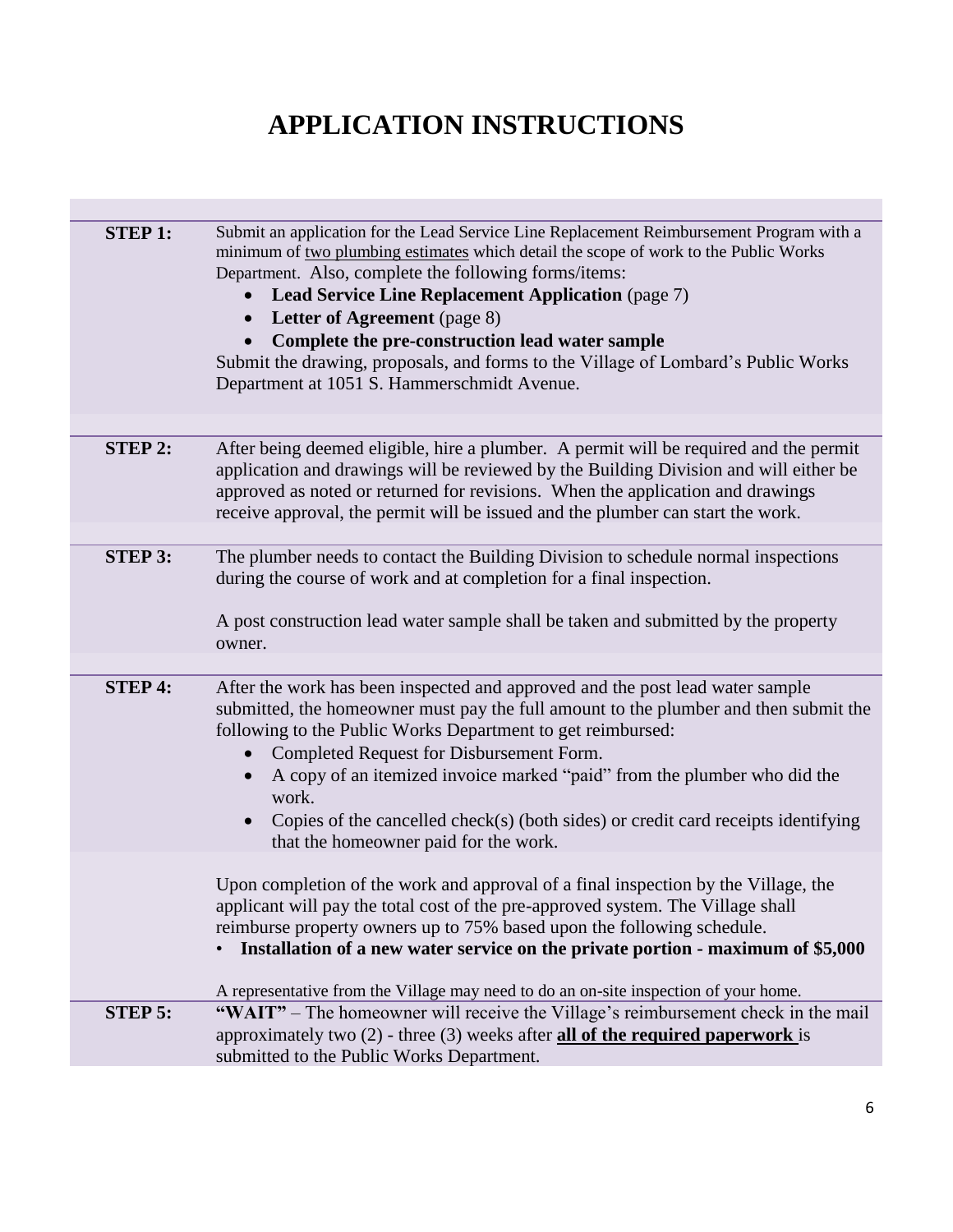# **Lead Water Service Line Replacement Reimbursement Program**

## **Application**

<span id="page-6-0"></span>

|                                                                                                                                                                                                                                                   | Name: Location of Work:                                                                                                     |  |  |  |  |
|---------------------------------------------------------------------------------------------------------------------------------------------------------------------------------------------------------------------------------------------------|-----------------------------------------------------------------------------------------------------------------------------|--|--|--|--|
|                                                                                                                                                                                                                                                   |                                                                                                                             |  |  |  |  |
|                                                                                                                                                                                                                                                   |                                                                                                                             |  |  |  |  |
| Is the water service to the property lead?                                                                                                                                                                                                        | $\Box$ Yes $\Box$ No $\Box$ Don't Know                                                                                      |  |  |  |  |
|                                                                                                                                                                                                                                                   |                                                                                                                             |  |  |  |  |
|                                                                                                                                                                                                                                                   |                                                                                                                             |  |  |  |  |
|                                                                                                                                                                                                                                                   | Does the property receive water from the Village of Lombard? $\square$ $\blacksquare$ Yes $\square$ No $\square$ Don't Know |  |  |  |  |
| Has your water meter been upgraded? $\Box$                                                                                                                                                                                                        | $\Box$ Yes $\Box$ No $\Box$ Don't Know                                                                                      |  |  |  |  |
| The cost estimate for the proposed work is: $\frac{1}{2}$<br>The homeowner is responsible to pay the total costs of the project. The Village will then reimburse the property owner<br>for 75% of the eligible costs, up to a maximum of \$5,000. |                                                                                                                             |  |  |  |  |
|                                                                                                                                                                                                                                                   | The above information is true and correct to the best of my knowledge:<br>Signature of Applicant                            |  |  |  |  |
| The reimbursement must be approved by the Director of Public Works and any necessary permits must be<br>acquired prior to starting work.                                                                                                          |                                                                                                                             |  |  |  |  |
|                                                                                                                                                                                                                                                   | For Office Use Only                                                                                                         |  |  |  |  |
| Approved for a total project cost of: \$                                                                                                                                                                                                          |                                                                                                                             |  |  |  |  |
| Pre-Construction Lead Water Sample Submitted:                                                                                                                                                                                                     | No<br>. .<br>yes                                                                                                            |  |  |  |  |
| <b>Utilities Superintendent</b><br>Date                                                                                                                                                                                                           | Director of Public Works<br>Date                                                                                            |  |  |  |  |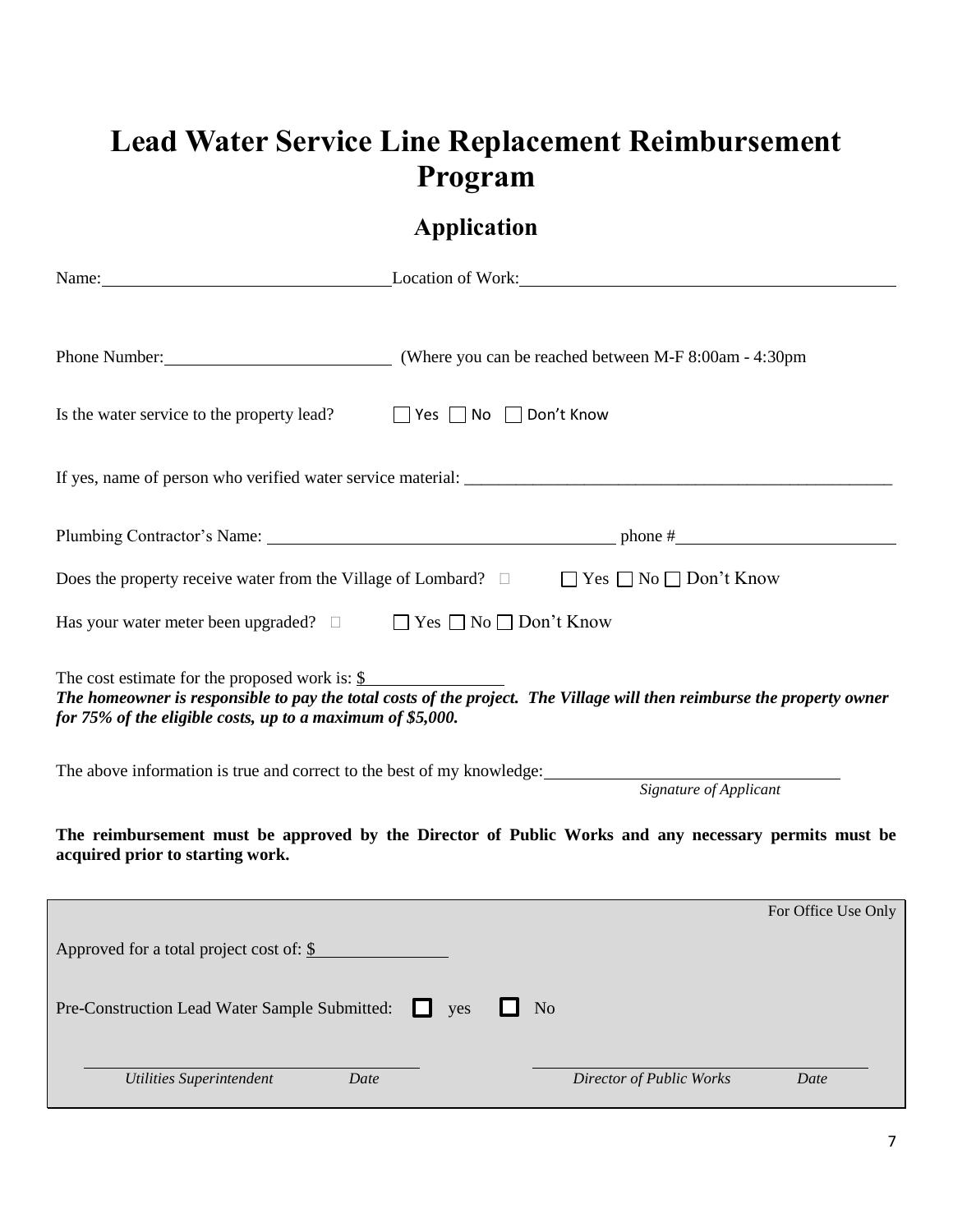# <span id="page-7-0"></span>**LEAD WATER SERVICE LINE REPLACEMENT REIMBURSEMENT**

### **LETTER OF AGREEMENT**

<span id="page-7-1"></span>**I understand and agree** that the Village of Lombard established the lead service line replacement program to assist residents in in mitigating the risks of consuming lead in drinking water. The program provides for 75% reimbursement of eligible costs (up to a maximum of \$5,000) upon approval.

**Prior to the installation** of any plumbing work, the specific plans including the Proposal shall be submitted to the Village for review and approval along with the submission of the pre-construction water sample. No work shall commence until Village approval is obtained and a permit is issued. The Village shall be notified to inspect the plumbing work as required under any permit.

**Reimbursement** of eligible items at approved amounts will be made after work is completed, inspected and approved by the Village. A completed Request for Disbursement form must be completed and submitted with other documentation, such as the detailed invoice marked "paid" and a copy of the cancelled check (both sides) or credit card receipt which evidences that the project was paid for, in full, by the homeowner and the submission of the post construction lead water sample.

Liability – The Village shall have no liability for any defective work or other damage, injury and/or loss on account of any act or omission of the Contractor in the performance of the work. The Homeowner shall make any claim for such matters directly against the Contractor or Contractor's insurance carrier. Homeowner hereby agrees to indemnify and hold Village harmless against any and all claims and further covenants not to sue the Village for any and all claims, as no system is absolutely fail safe. Homeowner responsible for all maintenance of system including but not limited to replacement parts, pumps, circuit breakers, valves, pipes, etc.

**Disclaimer –** The Program is designed to eliminate lead from the water distribution system. The replacement of the lead water service lines will substantially reduce the risk of consuming lead in drinking water; however, interior plumbing fixtures may still contain lead or lead solder. It is recommended that old fixtures be replaced with new Watersense® labeled fixtures. Faucets should be flushed for  $3 - 5$  minutes after not being used for several hours, depending on the length of the water service line to flush potential lead out of the pipes before consuming. Water should be flushed until it runs consistently cold.

Information on lead in drinking water can be found at [www.villageoflombard.org/waterquality](http://www.villageoflombard.org/waterquality) or [www.epa.gov/safewater/lead.](http://www.epa.gov/safewater/lead) You can also contact the Village of Lombard Public Works Department at 630.620.5740 or via email at [publicworks@villageoflombard.org.](mailto:publicworks@villageoflombard.org)

**Breach –** If the Homeowner fails to comply with all requirements of this Agreement or to complete installation as provided in this Agreement, the Village shall have no obligation to reimburse the Homeowner.

I understand and agree with all of the above statements and agree to comply accordingly.

*Homeowner – Printed Name*  $\qquad \qquad$  Signature Signature Date

, LOMBARD, IL 60148

*Property Address*